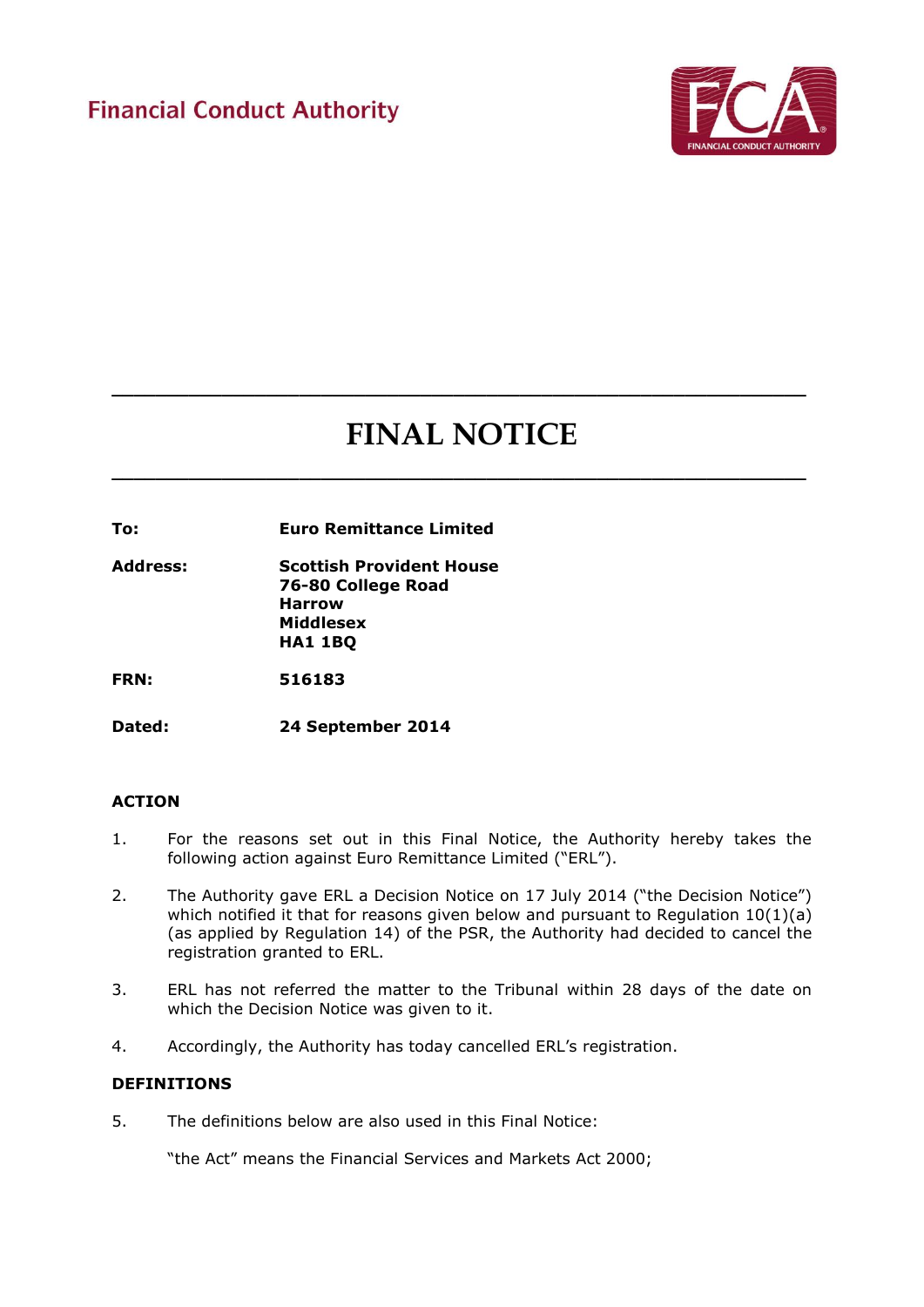"the Authority" means the body corporate previously known as the Financial Services Authority and renamed on 1 April 2013 as the Financial Conduct Authority;

"ERL's registration" means the registration granted by the Authority to ERL as a SPI under the PSR;

"the PSR" means the Payment Services Regulations 2009;

"SPI" means Small Payment Institution; and

"the Tribunal" means the Upper Tribunal (Tax and Chancery Chamber).

#### **REASONS FOR THE ACTION**

- 6. On the basis of the facts and matters and conclusions described in the Warning Notice issued to ERL dated 30 April 2014, and in the Decision Notice, the Authority has concluded that ERL has not provided any payment services within 12 months of its registration taking effect. ERL has had reasonable opportunity to apply to cancel its registration but has failed to do so.
- 7. The Authority is authorised by Regulation 10(1)(a) (as applied by Regulation 14) of the PSR to cancel the registration of an SPI where it has failed to provide any payment services within 12 months of its registration taking effect.

## **DECISION MAKER**

8. The decision which gave rise to the obligation to give this Final Notice was made by the Regulatory Decisions Committee.

#### **IMPORTANT**

9. This Final Notice is given to ERL in accordance with section 390(1) of the Act (as applied by paragraph 7(b) of Part 1 of Schedule 5 to the PSR).

#### **Publicity**

- 10. Section 391(4), 391(6) and 391(7) of the Act (as applied by paragraph 7(c) of Part 1 of Schedule 5 of the PSR) apply to the publication of information about the matter to which this Final Notice relates. Under those provisions, the Authority must publish such information about the matter to which this Final Notice relates as the Authority considers appropriate. The information may be published in such manner as the Authority considers appropriate. However, the Authority may not publish information if such publication would, in the opinion of the Authority, be unfair to ERL or prejudicial to the interest of consumers.
- 11. The Authority intends to publish such information about the matter to which this Final Notice relates as it considers appropriate.

/cont…